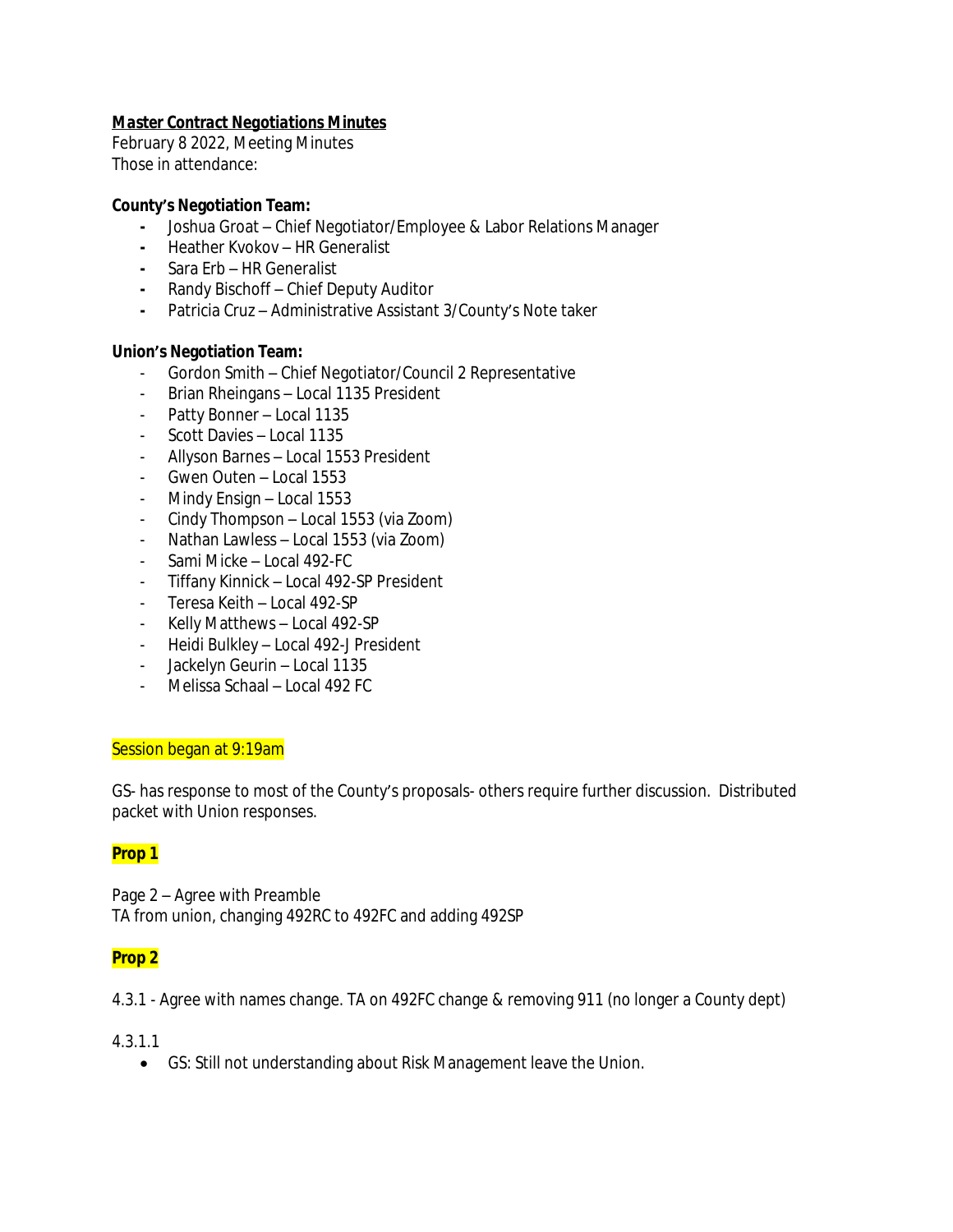- JG: These employees now fall under the larger HR umbrella and so we are looking at them as confidential employees. The employee will be on HR umbrella. Still a separate division, but it's looking more like one large dept.
- GS: Are they now considered confidential employees?
- JG: Yes
- GS He is aware of the RCW that relates; he'll need to review. The Risk Management employees do not want to leave the union.

## 4.3.4 – Agree

# **Prop 3**

(Union Security)- no response from Union.

5.7.1 - (Definition of Regular employee)- union rejects changes.

- GS: We feel current language is clear so why change it? Existing language is clear and consistent. Under proposed changes, some departments may extend the probationary period and others may not.
- JG: Management is not counting by hours so instead lets just do months. If an employee is out for a week or two we will not extend out for more than two week would extend. Currently, we are and we aren't counting/tracking hours. It's an administrative burden. Instead of counting physical hours, we want departments to just look at 12 months. If an employee is out for 1-2 weeks and is otherwise doing a good job, likely wouldn't extend probation. If an employee is out for 3-4 months, probably would extend? Maybe, maybe not. Twelve months is easier to administer; more practical
- HB: this could affect new hires and take away their ability to be team leaders since they cannot be one until they have completed probation hours.
- HB: Juvenile is a 24/7 facility. Twelve months vs. actual hours worked would actually extend the length of probation (due to their working a lot of OT). Incumbents would miss out on team leader pay and other opportunities not available to probationary employees. How would County address this issue?
- JG: Using 12 months is not going to be a significant difference… counting hours may end up being 11 months (vs. 12).
- JG: chances are they are not working an extra 500 hours, more like 100 which may have given them a month.
- HB: team leader or intake coordinator positions
- HB: What would the remedy be if hours are met in less than 12 months? With intake positions being bidded, and probationary employees not eligible.
- JG: Current CBA doesn't preclude probationary employee from being a team lead or promoting.
- 5.7.3 (Part-time employee)-
	- GS: There are some part time employees in the Treasurer's office.
	- JG: part-time and percentage are one and the same. Job sharing is 2 percentage employees.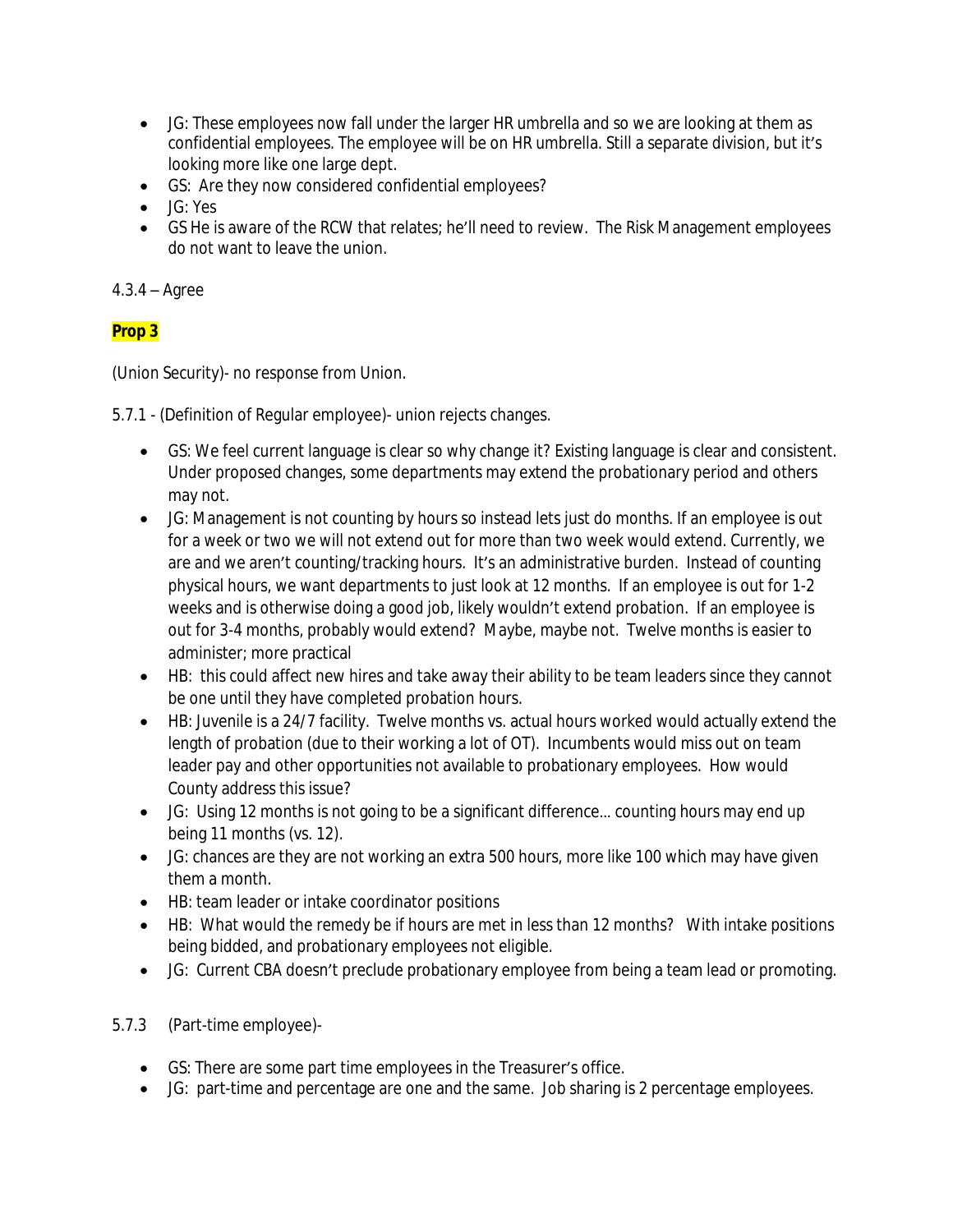GS: union isn't sold yet- any harm in retaining current language? (additional discussion regarding job share & employees being in the same position number; Randy B. to follow up with the budget office on that aspect.)

Everything from Union Security they need more time to respond.

## **Prop 4**

**Article 6**- Union counter-proposed 21 calendar days (sometimes a meeting can't even be scheduled for a couple of weeks); union does see the County's interest in speeding up process.

### **Prop 5**

Union Activities - union rejects. Proposals such as this one feel unfriendly to the union. Functions involve training… County & union have mutual interest in having well-trained leaders. It's a benefit to the County- can help us solve or stave off employee issues.

- JG: if training is beneficial to members, why wouldn't Council 2 cover the costs?
- GS: doesn't have an answer for that. The do have a whole host of trainings on Zoom now, that occur off the clock.
- Allyson Barnes: Council 2 incurs the cost of the functions itself (venue, speakers, etc.)- County pays for employee's time to attend. There are a large amount of zoom trainings off the clock, the union pays for the venues and the speakers.
- JG: likens this arrangement to County sending Heather and Sara to a management training, but asking Council 2 to pay our wages for attending. Outside of regular work hours.
- AB: Union leaders don't have any prior background, education or training- as opposed to Sara and myself. Sara and Heather went to school for their jobs, we did not for our union duties. (additional discussion about why County should cover employee wages for functions)
- JG: if Council 2 wants to have well-training reps, they should cover all costs.
- GS: this is long standing language- it's a big ask.
- Brian Rhenigans: we are comparing apples to oranges.

### **Prop 6**

Annual Leave - 9.3.2: TA and rejecting the change to hours from 40 days

Page  $11 - 9.3.3$  They are ok with

9.7: union rejects. Sees this as a reduction/concession.

 JG: the maximum accrual is already 40 days- there's no concession involved, just clarification of what already exists.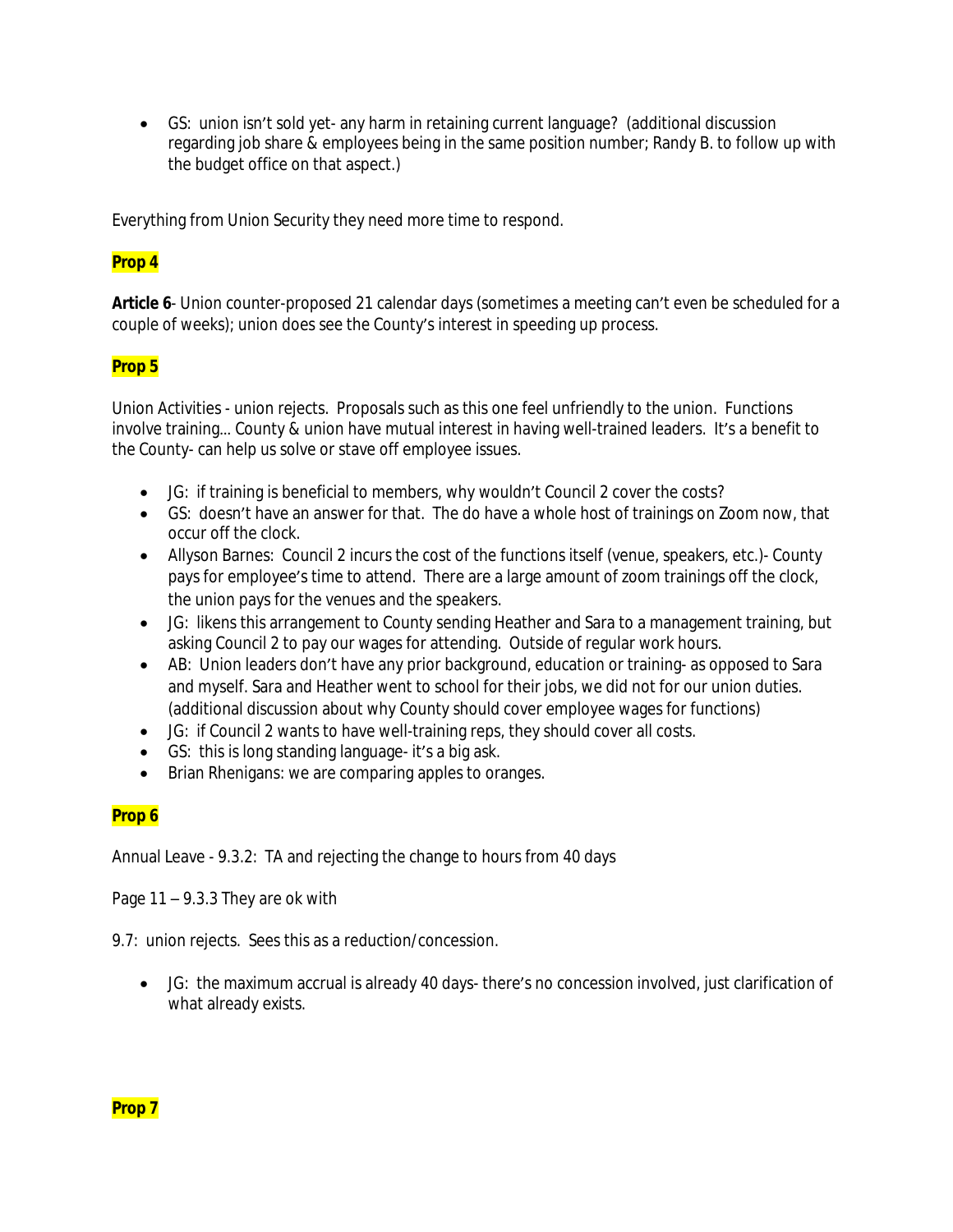10.1 – (Sick Leave)- TA on relocating bereavement leave language to Article dealing with Leaves of Absence

Union still has their own additional proposal on the table.

10.8 TA – still have union proposal regarding adding parent to 10 days

10.10 (duplication of language)- TA

### **Prop 8**

Hours of Work- Union is struggling with proposed changes; rejects all

12.1.3- do not find the existing language to be outdated. Believes this is common language

12.1.4- no interest in giving up the authority to negotiate effects. Still believes this needs to be negotiated for the effects on employees

12.2- don't see any need to change

12.3- this is long standing language. It's not just a no, it's a hard no. Something union members value a lot (all paid leave being considered hours worked, including for OT purposes).

### **Prop 9**

(Leaves of Absence)- Partial counter proposals, partial rejections.

13.2.8- union proposal regarding bereavement is still on the table

13.3.2- removing language that time must be made up in the same work week; union made counter proposal.

Employer requested additional time to discuss/review this article, per wage and hour requirements.

13.3.3- union rejects; if the County shuts down, they should still pay the employees.

- JG: what about people teleworking? If people can work from home, a County shut-down wouldn't have any impact on their ability to work.
- GS: union needs to further discuss
- HB: example of Juvenile sending employees home in a snowstorm and not electricity. If an employees can work from home, but it takes one person 10 minutes to get home and another employee 3 hours, how will that be handled?
- JG: we're not talking about a weather-related event, where individual departments shut down.
- GS: union will talk more

13.3.4- union needs to sort through the impact

JG: what are your concerns?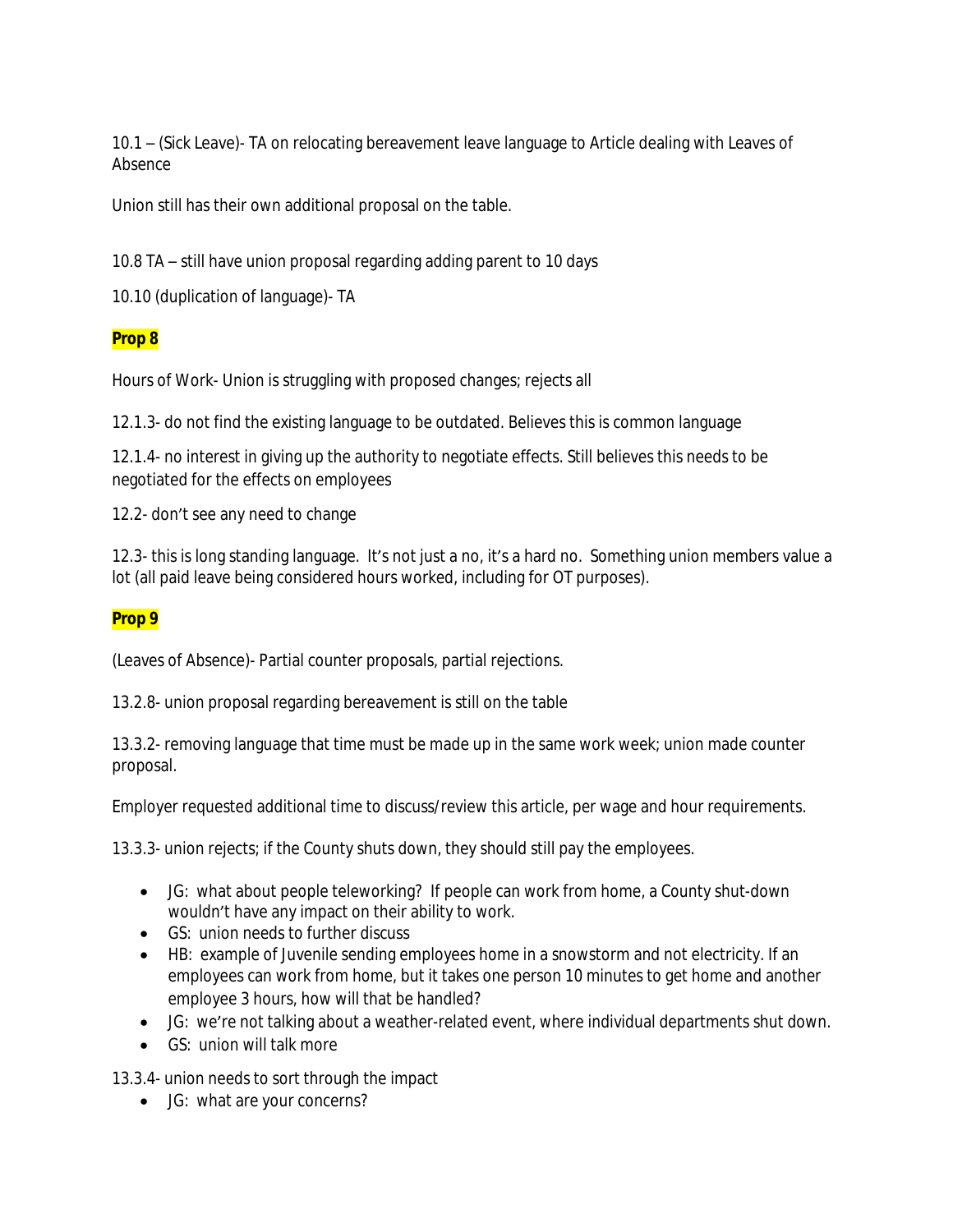- Brian Rhenigans- why is County striking the language? (referral to 1135 supplemental)
- JG- master contract needs to be the main source of language- what does 13.3.4 point to in the 1135 supplemental, that is different from the master contract?

## **Prop 10**

(Shared Leave)- union rejects giving up shared leave

 G: When people need it, they really need it- even if PFML is an option. Not everyone qualifies for the state leave and for people that do, there are delays in receiving payment. Even recently, requests for shared leave have been sent out.

HB just received one request recently.

## **Prop 11**

(Seniority- referral to individual supplementals for definition)- union rejects

Union would like to keep this language; it steers people to the supplementals- serves as an educational element.

## **Prop 12**

(Discipline & Discharge)- union rejects

17.3- the oral reprimand is the building block of progressive discipline; thus, the union wants the ability to challenge. The union already compromised in the last negotiation over the grievance level of an oral reprimand (stops at the HR level- took arbitration off the table).

- G: We believe that oral reprimands is a building block in progressive discipline, we would have no way to grieve again an oral if we think it is bogus. We conceded last time that an oral is decided by the HR Director and not an arbitrator.
- JG: do oral reprimands follow normal procedure, or do they go straight to HR?
- GS: the follow the same process as any other grievance.

### $17.6 -$

- G: what other issues should be listed?
- JG: there are others, extreme killing someone, sexually assaulting, instead of trying to come up with all situations want to call out there are more than what is listed.
- BR: Management has brought up "if not in the contract, then not in the contract"

17.7 (Severe offenses)- union needs clarification on why employer wants to add , "may include but are not limited to…" Are there any examples that are left off?

 JG: there are a lot of things left off. Extreme examples would be murder, sexual assault. Instead of trying to come up with every single possibility, employer wants to make it clear this isn't an exhaustive list of severe offenses.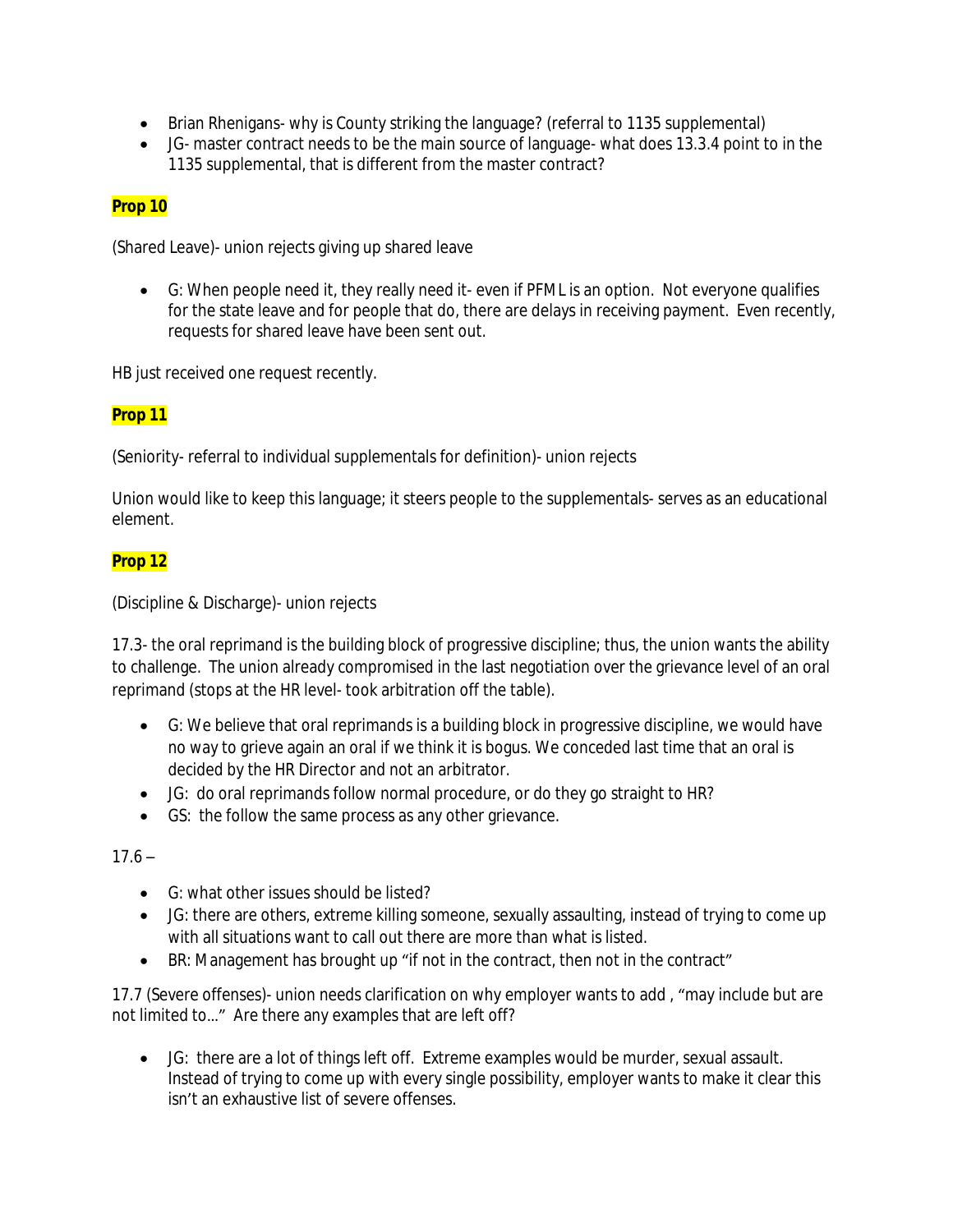- B Rhen: have had issues with management applying their own interpretation to what is and isn't a severe offense.
- JG: grievance process is still at play, if the interpretation of severe offense is at question.

# **Prop 13**

(Grievance Procedure)

18.3- union rejects. The welcome the idea of the Labor Manager getting the grievance at the same time- that can be helpful. Believe that management should be educated to forward it to him rather than the union the issue is with requiring the union to submit it.

- GS: can't management forward a copy, after they receive it?
- JG: why is it management's responsibility?
- GS: management is Josh's client.

18.6- no response from the union.

# **Prop 14**

(Promotions…)- union requests additional clarification

- G: Union is struggling with how to accommodate groups where electronic access is a challenge. Can this article spell out a process for both? Union's driving interest is making sure people don't miss postings.
- AB: Still have members without computer access… (SCRAPS, Roads, Parks, etc.)
- HB: Why striking supplemental referrals (19.2)?
- JG: This article is about bidding rights
- HB: Discussion of process within 492J their supplemental spells out the bidding process, providing more info than in the bullets. What is the harm in leaving 19.2? 492 J has different language
- JG: How is it different?
- HB: Juvenile court, Probation only, JCO, then outside of juvenile court. Provides more info than is in the master
- JG: Wanting to simplify, what is aligned is in master contract.
- HB: When we go through it goes to Master first then supplemental for information
- JG: We want Master to govern as much as possible only unique situations may be in supplementals. Trying to make sure supplementals only deal with issues specific to an individual department- no need to duplicate language in both the master contract and supplementals.
- HG: Also helps with consistency. Supplementals use the same numbering convention (e.g. 19.2)
- JG: Not worried about having each supplemental use the same numbering as the master contract. The interest is in having the master contract be the governing document. The County is willing to keep the references in the master contract if there is good reason for it.
- GS: there is a reason the supplementals exist- just need to discuss what is unique to that group.
- AB: currently in master contract, there's no 19.2- but each supplemental has their own, referring to 19.2. Is County wanting to have language in the master, rather than maintaining the supplemental language?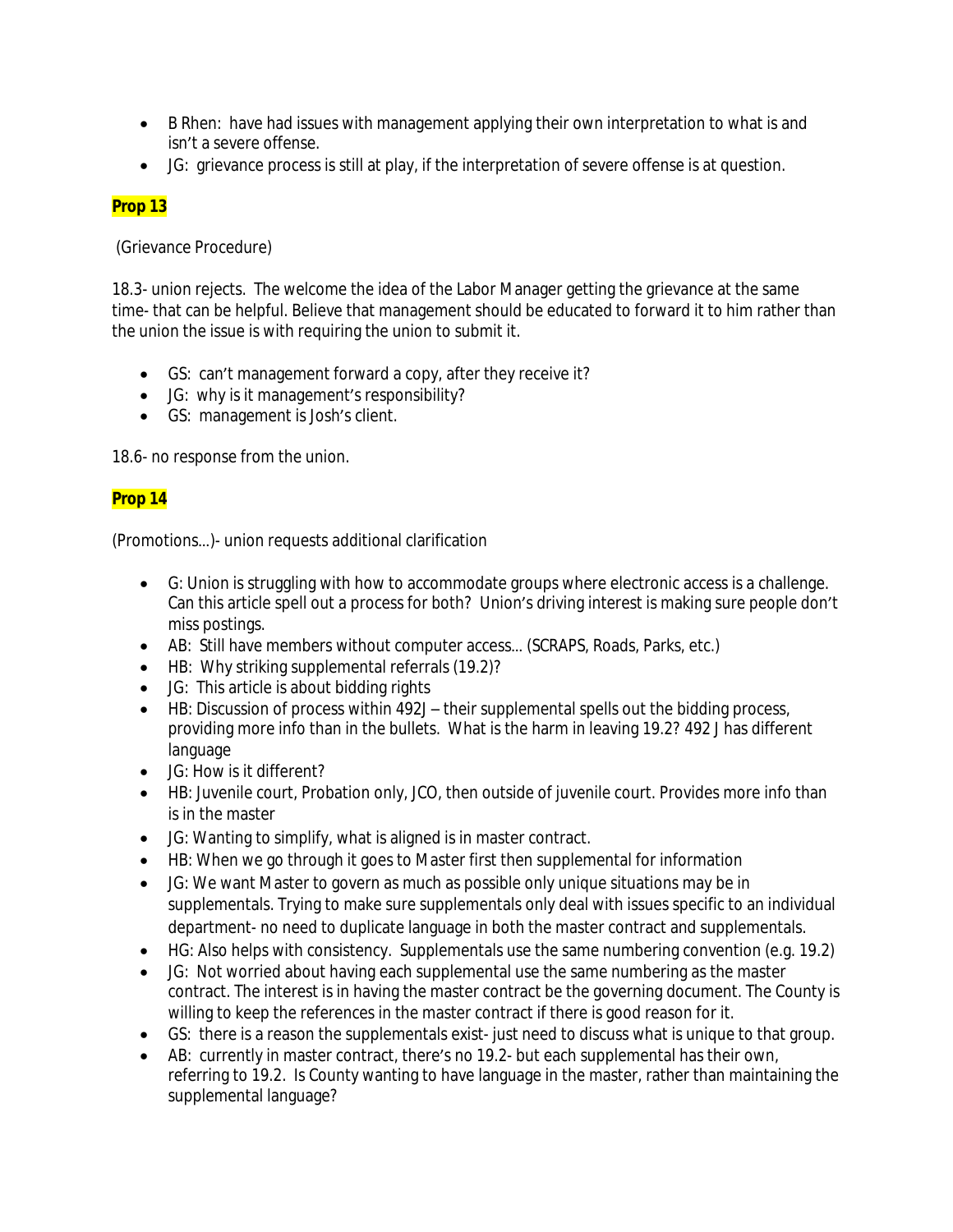## **Prop 15**

(Info Requests)- union needs further clarification

- G: Union believes it OK as worded- 99% of the time, requests come from staff reps, but don't want it to be exclusive to staff reps. If Gordon isn't available, it's plausible a request could come from a union president. Why does County want to make this so specific? What is the difference between Public Records request and Union Info Request?
- JG: unions have the ability to request info not always available to the public through a President. The union requests should go through Gordon. We don't want union employees making broad, generic requests on the union's behalf.
- GS: maybe it could read staff rep, or designee?
- HB: understands issues, but sometimes business reps are busy. If staff reps aren't available, the union presidents should have the authority to make requests.
- GS: requested union make a counter-proposal. That's as far as the union is prepared to respond.
- JG: put together language that works for you.

## **Prop 16.**

22.2- personnel files.

 JG: He had a conversation with Civil Service- they maintain personnel files for Sheriff's Office employees, so the County will be submitting a revised proposal 16 to include Civil Service. Both groups have work to do- anything that has been fully TA's, he'll send to the union electronically.

22.3-

- G: why is the County deleting dress code language?
- JG: County has a policy

22.4, 22.5, 22.6- no union response

22.7 (mileage reimbursement):

- G: by County deleting references to supplemental, will there be an immediate impact to members if the supplemental has different provisions?
- JG: yes

Might be areas where it makes sense to rely on supplementals

## **10:22am- 11:27am- CAUCUS**

**Prop 17**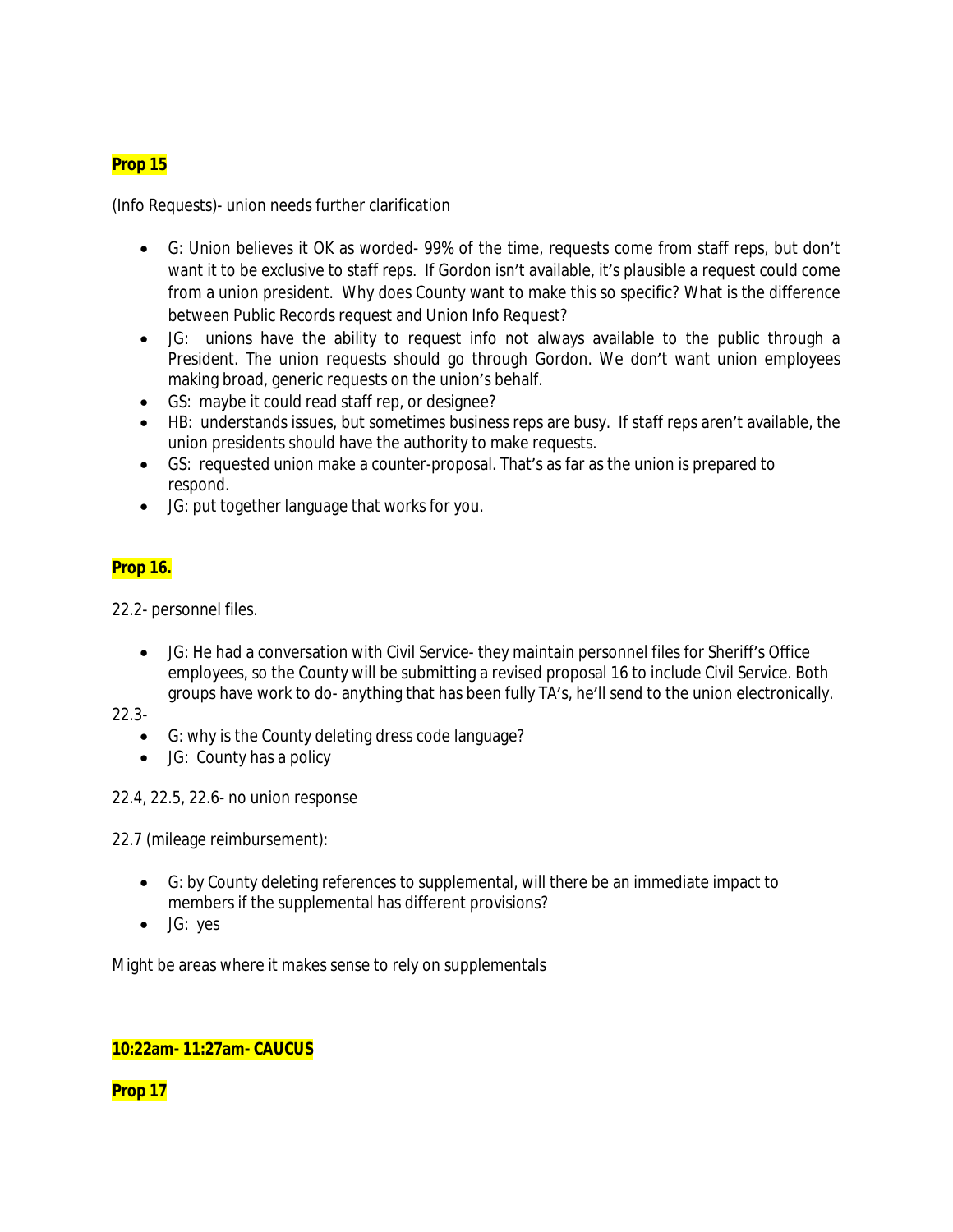### **No response for #17 and on**

Gordon - No formal responses until next Wednesday on the rest of the proposals.

## **Prop 21**

(Appendix 7- Classification/Reorganization)- proposed changes are sweeping.

 JG: County should have control over these items. It's the County's goals to continuously update class specs- don't believe there will be a need for these provisions, as our goal is to be more proactive in evaluating positions. The County wants to move toward posting positions vs. reclassifying. The CBA shouldn't dictate the terms of how we're going to evaluate positions, especially not require timelines.

15.3.11 (Pay Rate Upon Promotion).

- GS- by striking this language, there's no more certainly around what the increase will be?
- JG: intent would be to still have a certain minimum, but have flexibility for advanced step placements upon promotion.

## **Prop 22**

(Seven Steps of Just Cause discussion)

- GS: union believes this is a good tool on both sides of the aisle
- JG: County is in fundamental disagreement- even if 7 Steps are followed, an employee can still file a grievance
- GS: can't tell employees not to file a grievance, but union reps can use Appendix 8 as a litmus test.
- GS: What is best way to describe economic vs. non-economic issues when union members ask?
- JG: economic issues have guaranteed costs (vs. non-guaranteed, e.g. OT- which may or may not occur)- but a dollar amount can probably be attached to a lot of things in one way or another.
- GS: to get traction, the union needs the County's economic proposals- hoping to receive those sooner than later.
- JG: want to identify sticking points that may take a package deal with economic issues.
- GS: struggles to negotiate economic/non-economic issues in a vacuum. The union has laid out both.
- JG: trying to look at non-econ issues from the union in a vacuum.
- GS: will reach impasse without County's economic proposals.

JG: Reclassifications – classifications being brought up to date. No out of class unless filling position. Reviewing class specs every year or two – reviews will eliminate need for reclassification